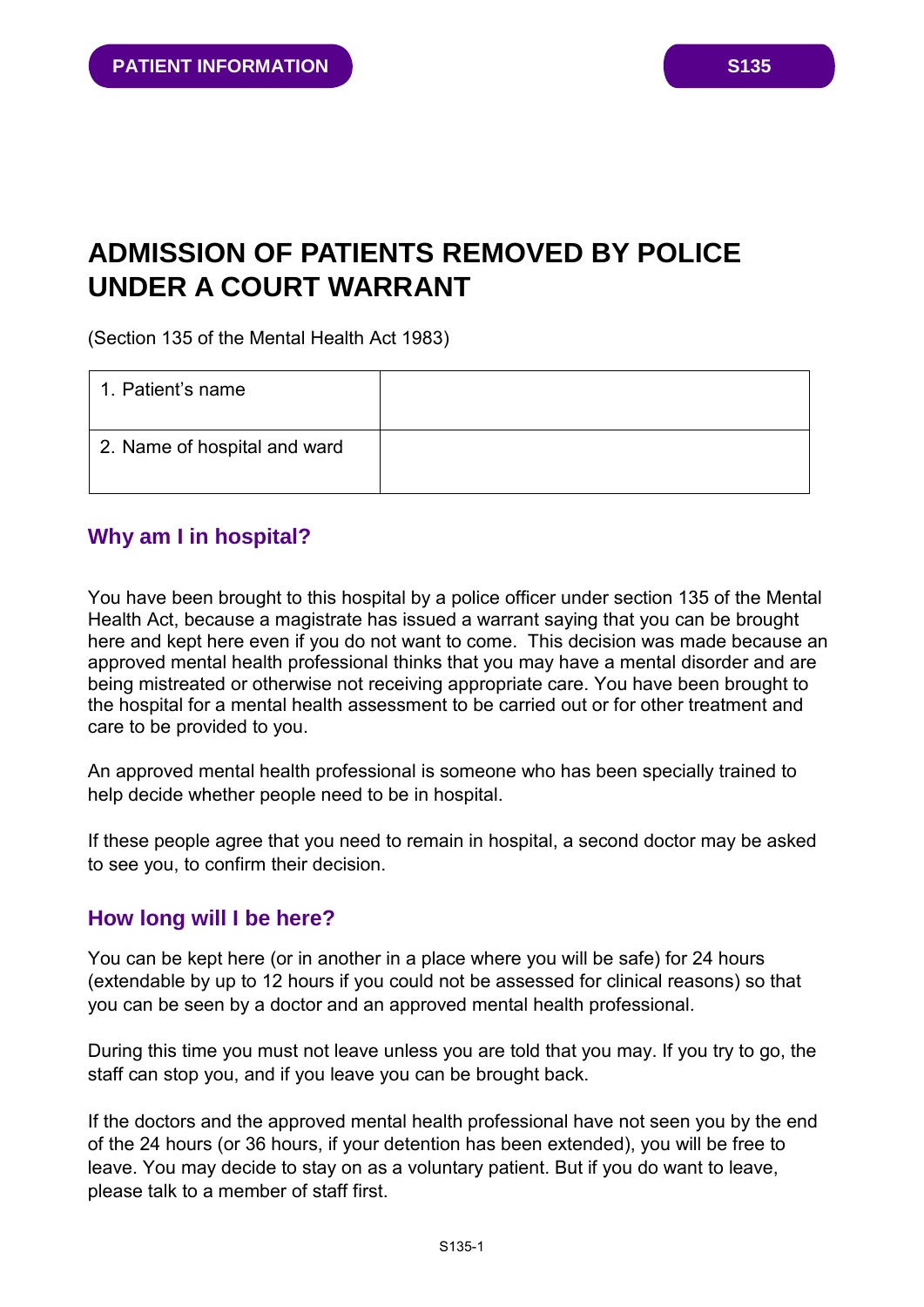In your case the 24 hours end at:

| Date                                                                                                    | Time |  |
|---------------------------------------------------------------------------------------------------------|------|--|
| Your detention has been extended for a further  hours (maximum additional 12<br>hours). It now ends at: |      |  |
| Date                                                                                                    | Time |  |

#### **What happens next?**

When the doctors and an approved mental health professional have seen you, they may say that you need to stay in hospital for longer. They will tell you why and for how long this is likely to be. You will be given another leaflet that explains what will happen.

If they decide that you do not have to stay, someone will talk to you about what other help is available to you

If the assessment has been completed, and the doctor and the approved mental health professional say that you do not need to stay in hospital you will be free to leave, even if the 24 hours (or 36 hours if detention was extended) have not ended.

# **Can I appeal?**

No. Even if you do not agree that you need to stay in hospital now, you cannot appeal against a decision to keep you here under section 135.

## **Will I be given treatment?**

The hospital staff will tell you about any treatment they think you need. You have the right to refuse any treatment you do not want. Only in special circumstances, which would be explained to you, can you be given treatment you do not agree to.

#### **Letting your nearest relative know**

A copy of this leaflet will be given to the person the Mental Health Act says is your nearest relative.

There is a list of people in the Mental Health Act who are treated as your relatives. Normally, the person who comes highest in that list is your nearest relative. The hospital staff can give you a leaflet which explains this and what rights your nearest relative has in connection with your care and treatment.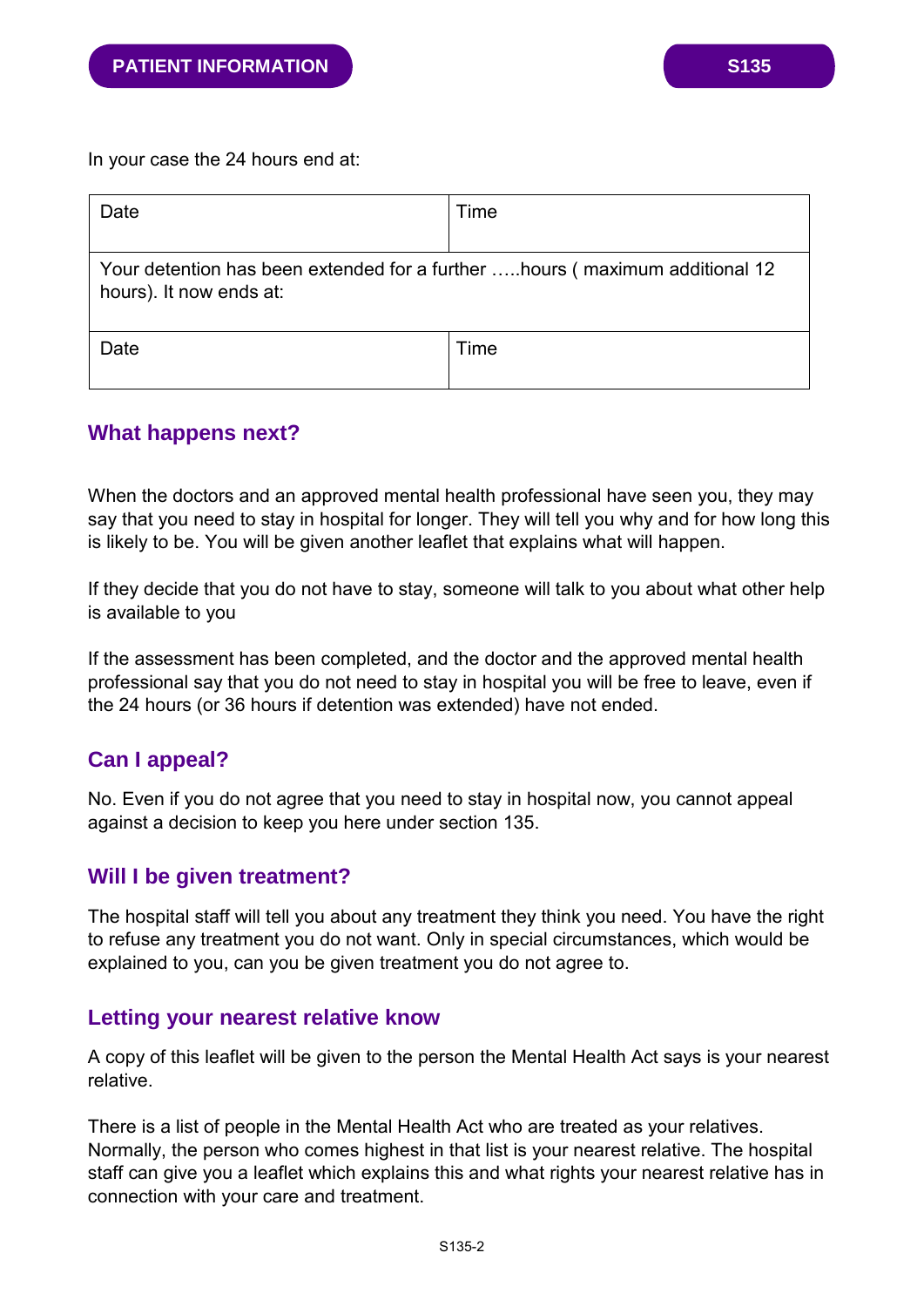In your case, we have been told that your nearest relative is:

If you do not want this person to receive a copy of the leaflet, please tell your nurse or another member of staff.

### **Changing your nearest relative**

If you do not think this person is suitable to be your nearest relative, you can apply to the County Court for someone else to be treated as your nearest relative instead. The hospital staff can give you a leaflet that explains this.

## **Your letters**

All letters sent to you while you are in hospital will be given to you. You can send letters to anyone except someone who has said they do not want to get letters from you. Letters to these people can be stopped by the hospital staff.

## **Code of Practice**

There is a Code of Practice that gives advice to the staff in the hospital about the Mental Health Act and treating people for mental disorder. The staff have to consider what the Code says when they take decisions about your care. You can ask to see a copy of the Code, if you want.

## **How do I complain?**

If you want to complain about anything to do with your care and treatment in hospital, please speak to a member of staff. They may be able to sort the matter out. They can also give you information about the hospital's complaints procedure, which you can use to try to sort out your complaint locally. They can also tell you about any other people who can help you make a complaint, for example an independent mental health advocate If you do not feel that the hospital complaints procedure can help you, you can complain to an independent Commission. This is called the Care Quality Commission and it monitors how the Mental Health Act is used, to make sure it is used correctly and that patients are cared for properly while they are in hospital. The hospital staff can give you a leaflet explaining how to contact the Commission.